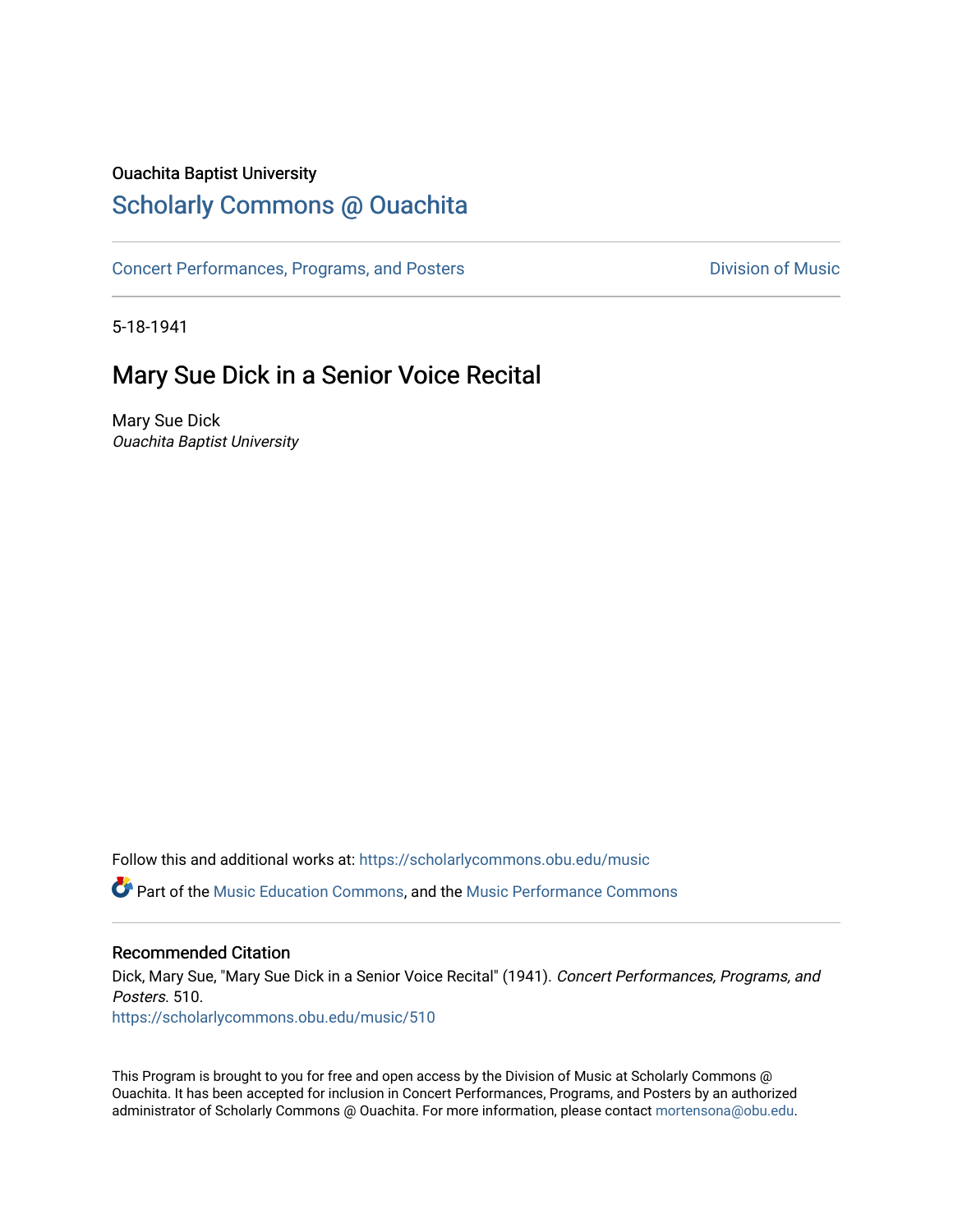## Ouachita Baptist College Division of Fine Arts

# SENIOR PIANO RECITAL Dian Ray, pianist Pupil of Mr. Bill Trantham

Mitchell Hall Auditorium Tuesday, May 19, 1964, 8:00 P.M.

Ushers •••••..• Reba Cooper, Charollote Halbert